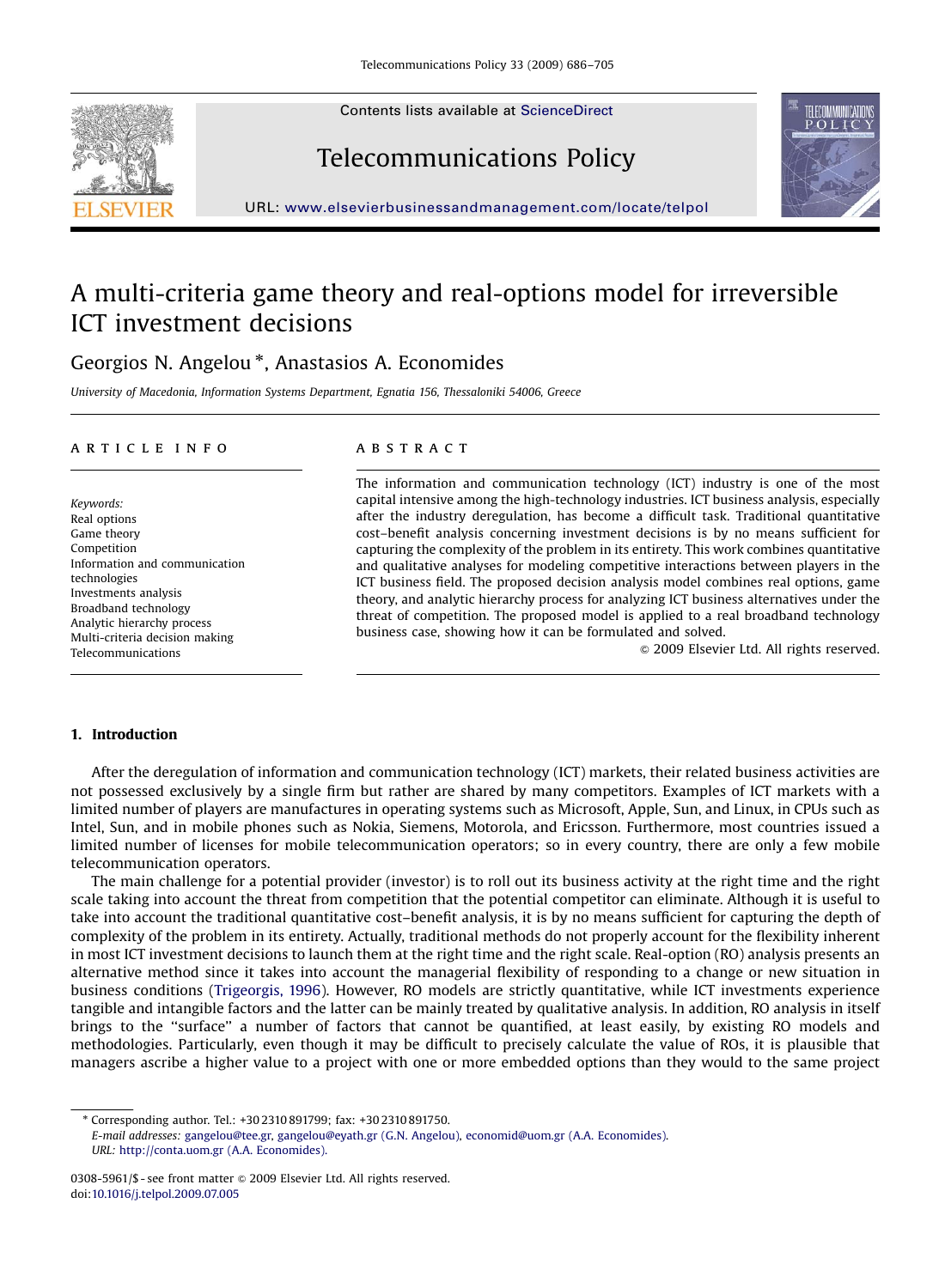without any embedded options. In an exploratory survey of managerial practice surrounding ROs, [Busby and Pitts \(1997\)](#page--1-0) found that ''very few decision makers seemed to be aware of RO research but, mostly, their intuitions agreed with the qualitative prescriptions of such work''. [Kogut and Kulatilaka \(2004\)](#page--1-0) indicated that interviews with managers have shown that RO valuation is rarely used, but, even when this is the case, managers may still be engaging in RO thinking. [Fichman,](#page--1-0) [Keil, and Tiwans \(2005\)](#page--1-0) presented several case examples in which information technology managers took actions and/or gave rationales consistent with option thinking, even though ROs were not a formal part of the project assessment. Formally or not, RO application in business decisions analysis requires a basic assumption, which is to defer investment until more information is available before deciding to proceed to the implementation of the investment. However, this delay is under high criticism since during waiting a possible competitor may preempt the firm of interest (decision maker) and decrease or eliminate business value.

Two directions have been followed to integrate the ROs and competition modeling in the ICT business field: exogenous and endogenous competition modeling [\(Angelou](#page--1-0) [& Economides, 2008b;](#page--1-0) [Smit](#page--1-0) [& Trigeorgis, 2004;](#page--1-0) [Zhu, 1999\)](#page--1-0). However, in real telecommunication markets, especially after their liberalization, the situation is more efficiently characterized as an oligopoly and not as a perfect competition. Specifically, the deregulation of telecommunications did not result in a manyplayer ''wild race'' but rather in an oligopoly market. In such a market there are only a few companies present, who know about each other's activities and take into account the other competitors actions [\(Fekete](#page--1-0) & [Konkoly, 2004](#page--1-0)). Situations like that can be more efficiently modeled by game theory (GT) under endogenous competition modeling ([Smit & Trigeorgis,](#page--1-0) [2004](#page--1-0); [Zhu, 1999\)](#page--1-0).

The business problem to solve is an ICT business opportunity, which is shared by the ''competitors'' (potential investors—players) in the market. The players have to decide, if they proceed in the implementation of investment opportunity, when and how much to produce (offer in the market, capture of the market share—MS). Under the threat of competition, the decision to exercise options strategically depends on the trade-off between overall quantitative and qualitative benefits and costs of going ahead with an investment against waiting for more information. Waiting can have an informational benefit [\(Trigeorgis, 1996\)](#page--1-0). However, if a firm chooses to defer exercising its option until better information is received (thus resolving the uncertainty), it runs the risk that another firm may preempt it by exercising first ([Zhu, 1999](#page--1-0)). Such an early exercise by a competitor can erode the profits or even force the option to expire prematurely. Despite its importance, competition has been typically ignored in most of the RO literature. Only a few recent papers have started to address this issue. Among others, [Trigeorgis \(1996\)](#page--1-0), [Grenadier \(1996, 2002\),](#page--1-0) [Smit and Trigeorgis \(2004\)](#page--1-0), [Joaquin and Butler](#page--1-0) [\(2000\),](#page--1-0) [Kulatilaka and Perotti \(1998\),](#page--1-0) and [Zhu and Weyant \(2003a, 2003b\)](#page--1-0) provided various treatments of the intersection between ROs and GT.

In addition, in a wider perspective concerning integration efforts in GT itself between the preemption motive and the RO motive, [McGahan \(1993\)](#page--1-0) studied uncertainty in a game-theoretic context where a first mover (FM) may commit in order to deter entry by a newcomer. He showed the effects of incomplete information about demand on preemption and explored the tension between competitive pressure to invest and the RO value in an entry opportunity under uncertainty about demand. Particularly, if the competitors' expectation about customers' demand makes the investment (entry in the market) less attractive and if a player (e.g. an incumbent) can keep proprietary its updated information about demand, then it may be able to secure its possible advantage and partially deter competitors' entry without a substantial initial investment entry.

Also, [Spencer and Brander \(1992\)](#page--1-0) looked at waiting with a decision as a response to uncertainty in an oligopoly game, while [Choi \(1996\)](#page--1-0) examined the fact that uncertainty can also lead a firm to experiment rather than to standardize too early, where standardization is also a form of commitment. These cases were treated using quantitative analysis. They focused on revenues, or cost of investment modeling, and found the equilibrium strategies between usually two competitors. However, investment decision in the deregulated ICT business field is a very difficult task that requires complex modeling of a large number of criteria. Hence, a holistic methodology should be developed in order to assist executives and decision makers in formulating problem's parameters, understanding their interactions, estimating their contributions to the overall business value, and so valuating effectively new ICT business activities.

The goal of this paper is to show how RO and GT theories can be merged to enrich the theory of ICT investment valuation under a multi-criteria perspective. These theories are applied to analyze oligopoly competition and to highlight possible further applications and research topics.

[Angelou and Economides \(2008a\)](#page--1-0) provided a decision analysis model called ROAHP, which combines quantitative and qualitative analysis of ROs. This paper extents this work, by adopting GT and combining ROs and analytic hierarchy process (AHP) in a multi-criteria decision analysis framework for ICT investments in the liberalized market. It analyzes joint effects of the flexibility offered by ROs and the competitive interaction between players offered by GT. A multi-criteria model is developed to evaluate investment decisions based on an AHP structure.

AHP is a multi-criteria decision analysis technique. It aims at choosing from a number of alternatives based on how well these alternatives rate against a chosen set of qualitative as well as quantitative criteria [\(Saaty & Vargas, 1994](#page--1-0); [Schniederjans, Hamaker, & Schniederjans, 2005](#page--1-0)). The main advantage of the AHP approach is that different criteria with different measures can be easily transformed into a single utility measure. For a review of AHP applications to ICT the reader is referred to [Angelou and Economides \(2008a\).](#page--1-0)

It is the first time in the literature where ROs, GT, and AHP are integrated into a common decision analysis model, called ROGT–AHP. The model is expressed by a mathematical equation and a multi-criteria hierarchical structure. Finally, the proposed model is applied to a real case study, showing how it can be formulated and solved.